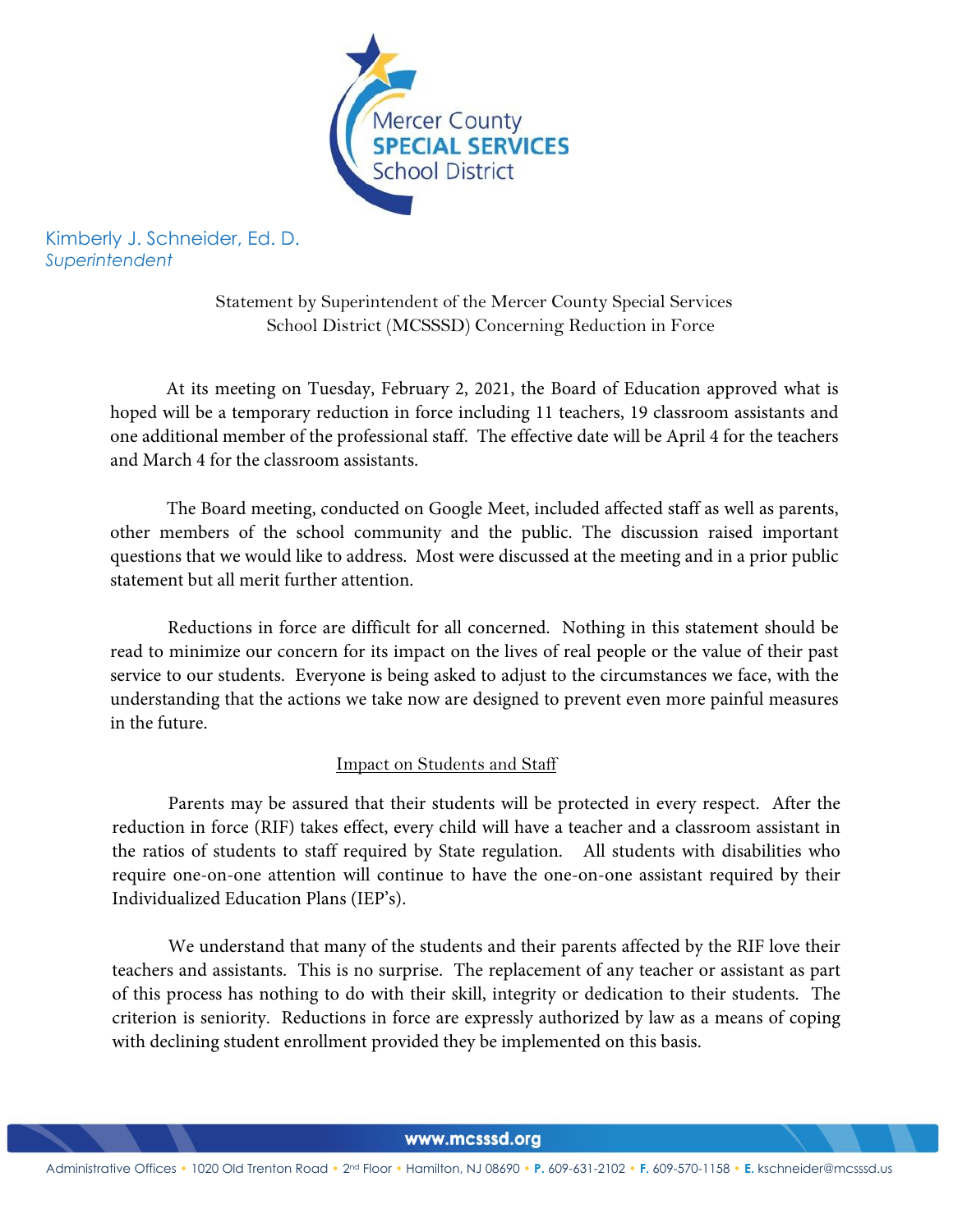Parents should know too that we are proud of our staff as a whole. The new teachers or assistants assigned to affected students will be senior staff with a record of skilled and dedicated service to the students of our District.

The effective date of the RIF is two months away for the teachers and a month away for the classroom assistants. This time will be used to ease the transition for students and their parents. We recognize that the fragility of many of our students requires a stable environment and every effort will be made to preserve it.

We recognize too that parents are concerned about the welfare of their teachers and assistants, as we are. We are hopeful that affected staff members will find positions in school districts able to operate hybrid programs. We will assist them in this regard. The 60- and 30-day notice periods can be used for this purpose. Retirements and other staff attrition may also work to reduce the impact.

All affected staff will be placed on a rehire list to permit them to be called back on the basis of need and seniority, to the extent restoration of student enrollments and growth in revenue permit.

#### The Financial Reason for the RIF

The single reason for this reduction in force, or the reason which is the basis for all the others, is decline in the numbers of students enrolling in MCSSSD programs during the pandemic. This drop in enrollments did not begin last month or over the last few months but dates back to at least the beginning of the school year.

In June 2020, a total of 561 students were attending one of the MCSSSD schools. Mercer High School then graduated 41 students leaving 520 students overall. Admissions of new students have not been able to catch up since that time.

The shortfalls began with the district's summer program in 2020 when 498 students were budgeted to participate and 427 actually enrolled, a shortfall of 71 students. Anticipation of new enrollments in September permitted the conservative projection that 544 students would attend MCSSSD in the regular school year. As of the end of December 2020, the actual number was 506.

 Each year the State certifies our tuition rates and determines what we should be charging, looking at what has been spent on a per-student basis going back two years. When the certified rates are then compared to what the sending districts have been charged, any overcharge must be refunded to the districts and any undercharge must be collected from them in the form of a "charge back." In the face of declining enrollments without commensurate reductions in costs, the magnitude of charge backs to sending districts in 2021-2022 will be unprecedented, likely to hit many of the districts at a time they can least afford them. Any charge backs not collected from sending districts must be paid out of our own emergency reserves.

#### www.mcsssd.org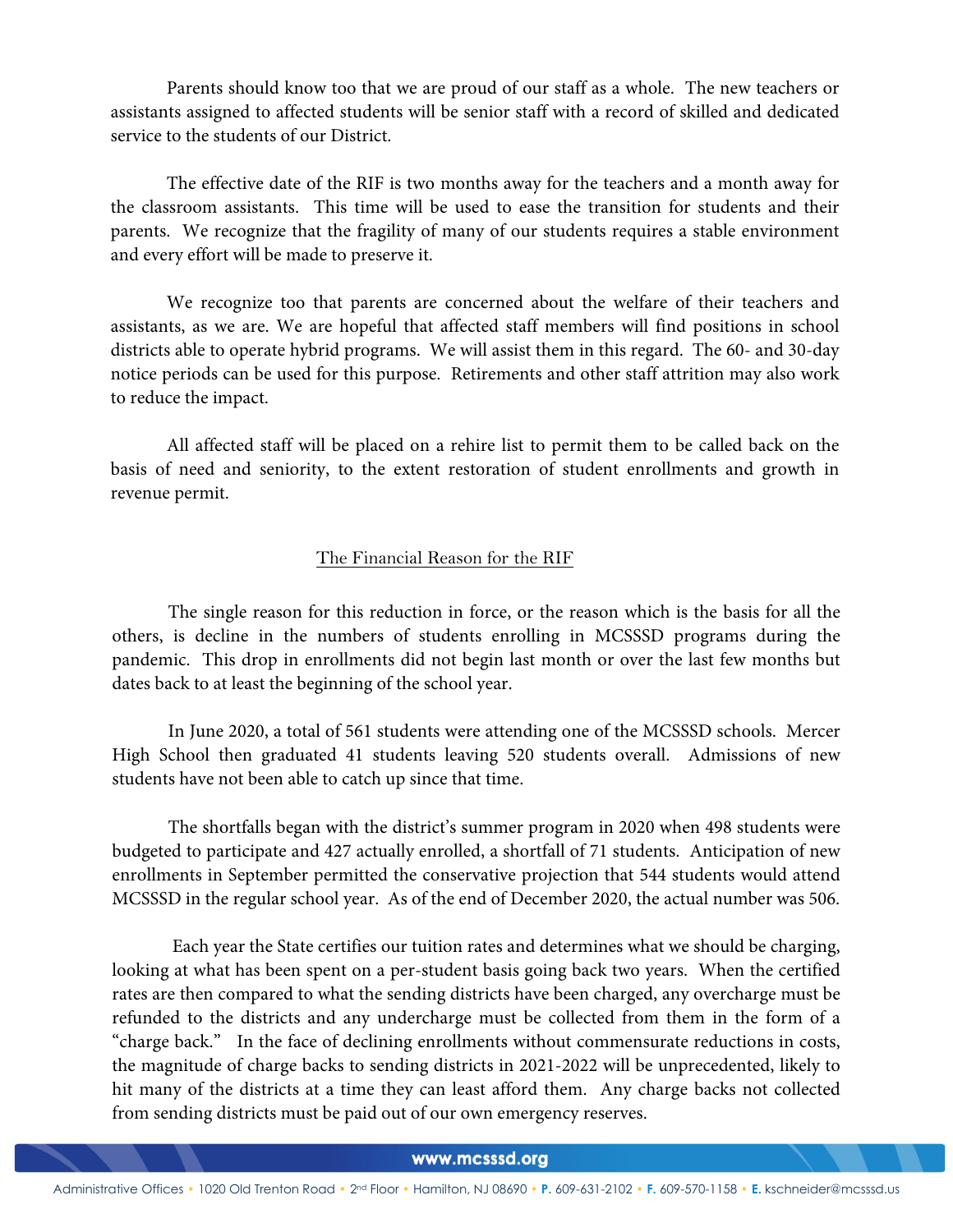Although MCSSSD is operating at spending levels in line with prior years, we do not have the same number of students available to share these costs. Costs left unchecked in the face of declining enrollments create a vicious cycle: the higher the tuition, the less the enrollment; the less the enrollment, the higher still the tuition. In the end, if tuitions are not economical, sending districts will not send their students.

In announcing the RIF we described the less painful measures we have implemented in an effort to contain costs, including a hiring freeze for all non-essential personnel, curtailing utility usage and freezing purchases. We are also able to squeeze savings out of shuffling personnel, reduced operating costs for largely vacant buildings, and other one-time savings. Yet none of this is sufficient to offset escalating increases in per-student costs from year to year.

Recognizing this, we looked next at student-teacher ratios on a classroom by classroom basis. They are below State standards and, since some classes have only a few students, offer opportunities for efficiencies. This situation has been under observation and may no longer remain uncorrected.

A reduction in force is the only adjustment of sufficient scale to offset enrollment declines. Of the \$2.6 million loss of anticipated revenue in the 2020-2021 school year, approximately \$420,000 relates to the enrollment deficit for the 2020 ESY program and the remaining \$2.2 million results from loss of enrollment in the regular school year. In the time we have left in this school year, the RIF will prevent the problem from getting worse by approximately \$506,000.

A common question is "Why now?" The better question might be "Why not before this?" Uncertainty about how the pandemic will affect school operations is no longer a reason for inaction.

## The Causes of Declining Enrollment

 The principal cause of reduced enrollments in MCSSSD is not students dropping out mid-year and returning to their districts but, rather, fewer students signing up. This would include both new students enrolling for the first time and students previously enrolled.

Some have asked whether all-remote learning has reduced student enrollment. With respect to students being withdrawn from MCSSSD in mid-year, the answer is generally no. Students may leave school mid-year for various reasons in a typical year and this year is no different in that respect, but with few exceptions the all-remote learning environment has not been the reason. However, the impact of all-remote learning on new and returning enrollments is much less clear.

MCSSSD offers a unique learning environment for children with special needs. Local school districts send students here they believe they are not able to serve effectively on a 5-day per week basis. In any number of cases, this assessment may be different when the local district is operating on a remote or hybrid basis and the student is home for all or part of the week.

#### www.mcsssd.org